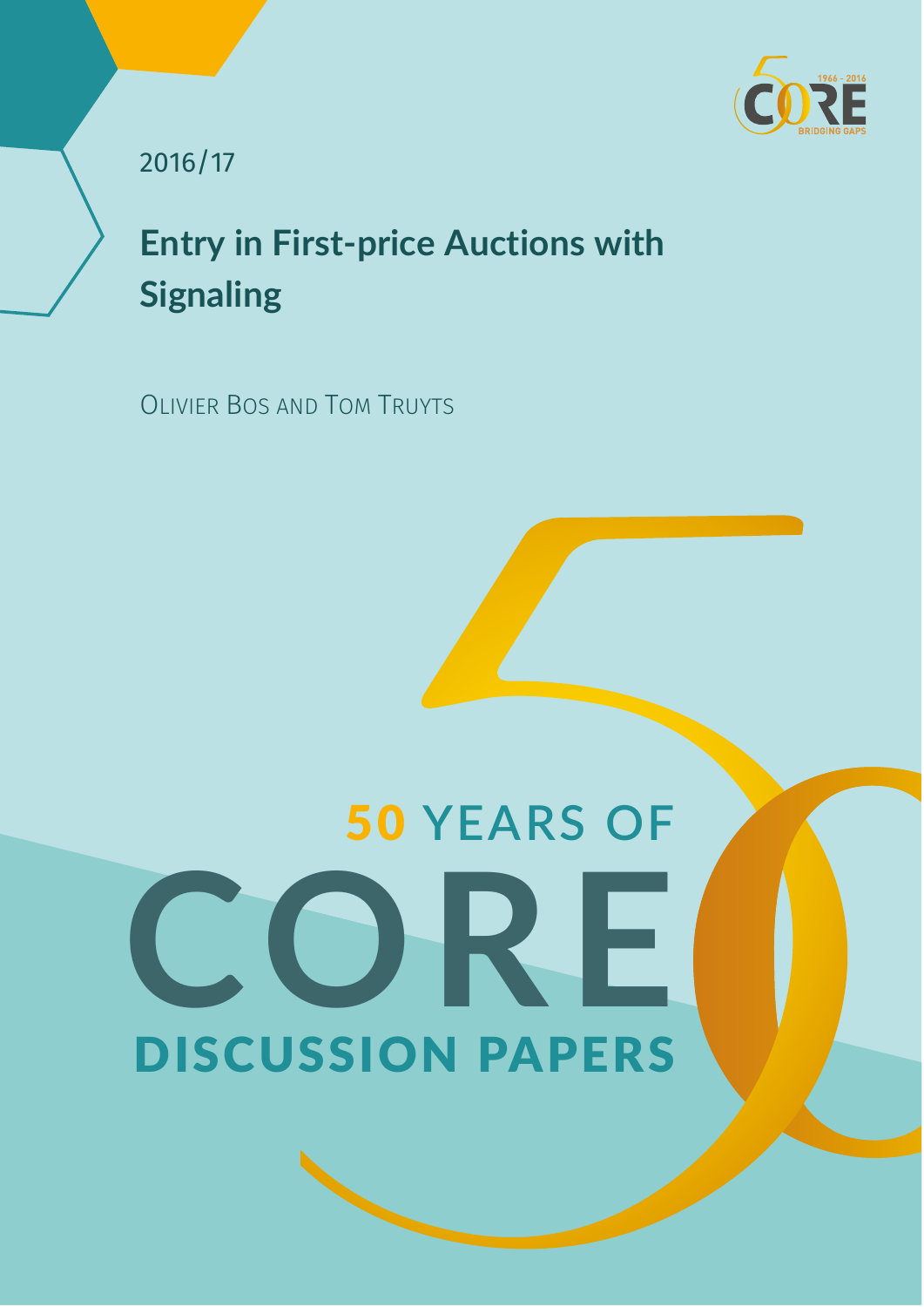# **CORE**

Voie du Roman Pays 34, L1.03.01 Tel (32 10) 47 43 04 Fax (32 10) 47 43 01 Email: immaq-library@uclouvain.be http://www.uclouvain.be/en-44508.html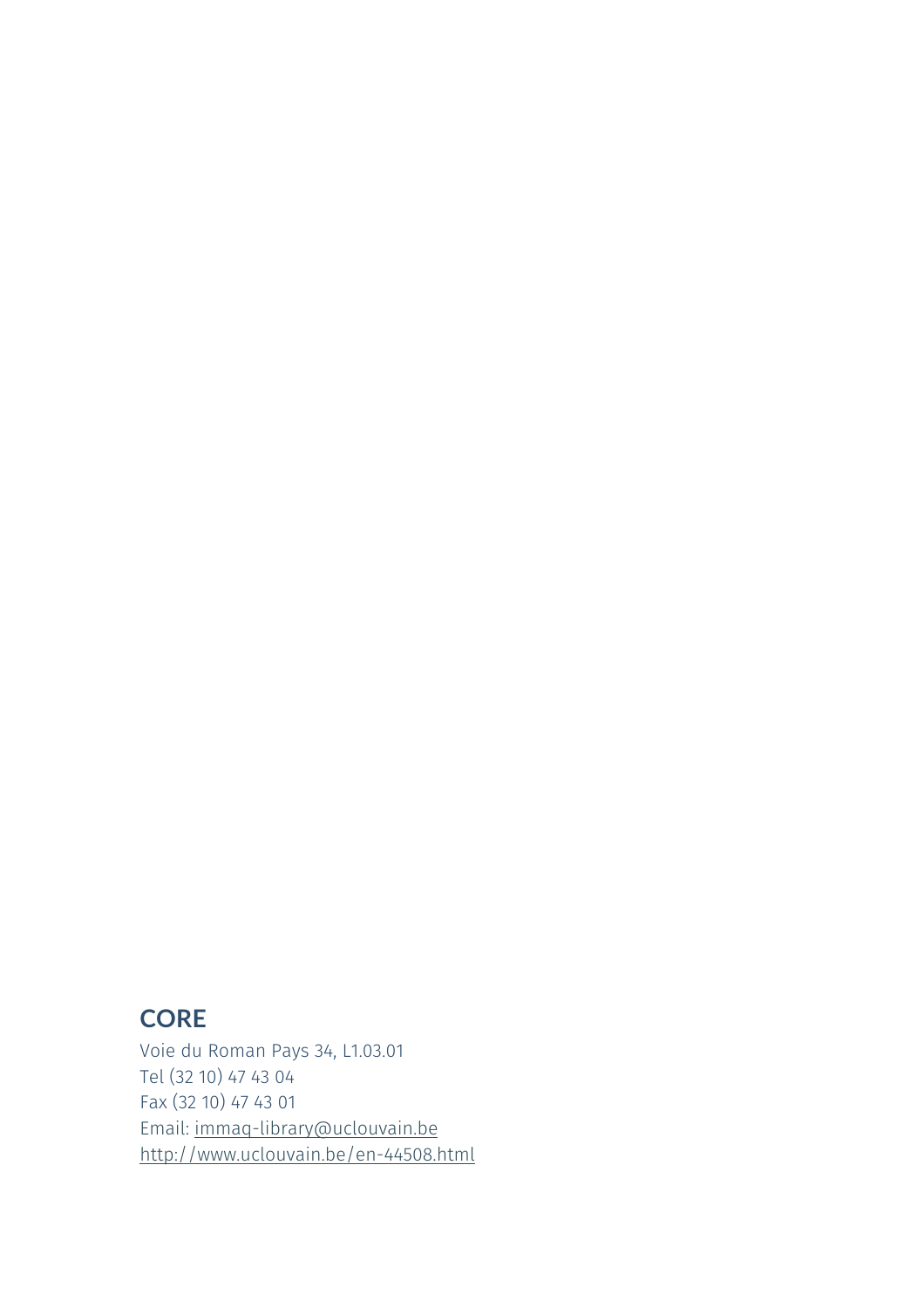# Entry in First-price Auctions with Signaling

Olivier Bos<sup>∗</sup> and Tom Truyts†

#### Abstract

We study the optimal entry fee in a symmetric private value first-price auction with signaling, in which the participation decisions and the auction outcome are used by an outside observer to infer the bidders' types. We show that this auction has a unique fully separating equilibrium bidding function. The expected revenue maximizing entry fee is the maximal fee that guarantees full participation.

JEL: D44; D82

Keywords: Monotonic signaling; social status; first-price auction, entry

# 1 Introduction

In many auction settings, participants care about the information that their performance in the auction discloses to others, e.g., to other market parties, to the media or to the general public. Giovannoni and Makris (2014) study how the outcome of a take-over auction can serve as a

<sup>∗</sup>Panthéon-Assas University, LEMMA, 4 rue Blaise Desgo§e, 75006 Paris, France. E-mail: olivier.bos@u-paris2.fr, tel.: +33170232005.

Olivier Bos gratefully acknowledges financial support from the ANR DBCPG. This research has been conducted as part of the Labex MME-DII (ANR11-LBX-0023-01) project.

<sup>†</sup>CEREC, Saint-Louis University - Brussels, Boulevard du Jardin botanique 43, 1000 Brussels, Belgium; Center for Economic Studies, University of Leuven; CORE, Université Catholique de Louvain. E-mail: tom.truyts@usaintlouis.be, tel.: +3222117845.

Tom Truyts gatefully aknowledges financial support from the Belgian French speaking community ARC project n◦15/20-072, "Social and Economic Network Formation under Limited Farsightedness: Theory and Applications", Université Saint-Louis - Bruxelles, October 2015 - September 2020.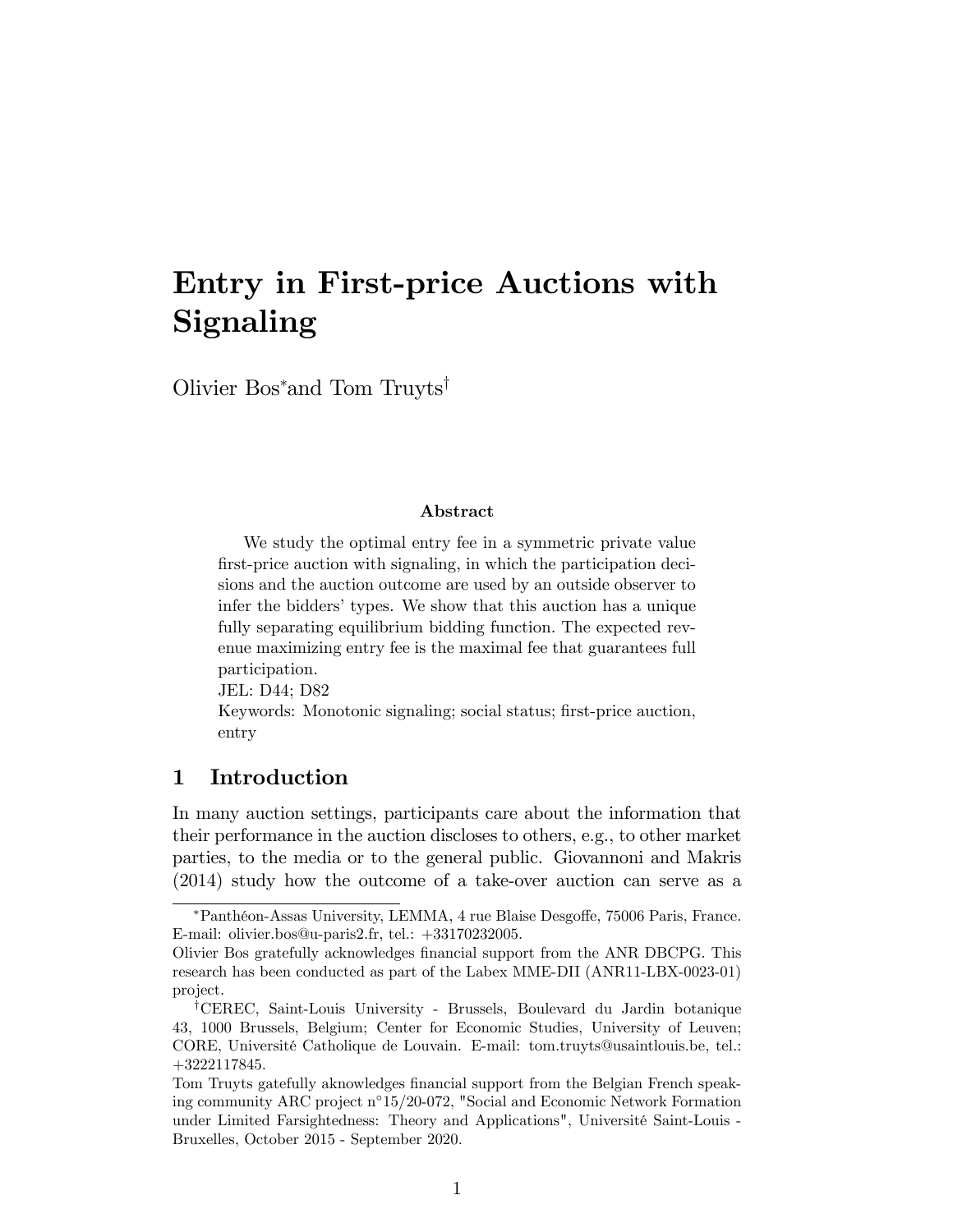signal of management quality, in function of a post-auction job market for managers. Goeree (2003) shows how the outcome of a single license technology auction can reveal information to competitors about the importance of the the new technology's cost reduction for the auction's winner, in function of a post-auction Cournot game.<sup>1</sup> Bos and Truyts (2014) consider charity and art auctions in which bidders care about how the general public perceives their altruism or wealth. In all these examples, an outside observer uses the auction outcome to infer the private information of the bidders, and the bidders strategically adapt their bidding strategies in function of the additional signaling game implied in these auctions. Giovannoni and Makris (2014) show that, in the presence of signaling concerns, the auction's expected revenue depends on the information that the auctioneer shares with the outside observer - in addition to the winning bidder's identity -, and which is either 1) none of the bids, 2) only the highest bid, 3) only the second highest bid or 4) all bids. Bos and Truyts (2014) study independent private value auctions in which the outside observer sees the identity and payment of the winning bidder. They obtain a strict ranking of different auction formats in terms of expected revenue: the first-price and all-pay auctions dominate the English auction, but are dominated by the second-price auction.

Entry is considered exogenously given in the above papers, but potentially gives bidders an additional instrument to distinguish themselves from worse types in the context of auctions with signaling, if the outside observer observes the bidders' payments and the winner's identity, i.e., the entry fee paid by each participating bidder, the winner's identity and the winner's payment. The auctioneer can exploit the value of this additional signaling instrument to bidders in order to raise additional revenue.

In this paper we study an independent private value first-price auction with entry and linear payoff functions, in a setting similar to Bos and Truyts (2014). We assume that the bidders care about three things. The first two are standard: their payment and the prize if they win. In addition, the bidders care about the expected value of the outside observer's beliefs about their type. We characterize the fully separating bidding equilibrium, and show that the expected revenue maximizing entry fee is the maximal fee that guarantees full participation. Hence, the auctioneer does not set an entry fee that would allow a strict subset of bidders to distinguish themselves from worse types, but rather

 $1$ Other analyses of auctions with signaling in function of an aftermarket in industrial organization applications include Das Varma (2003) and Katzman and Rhodes-Kropf (2008).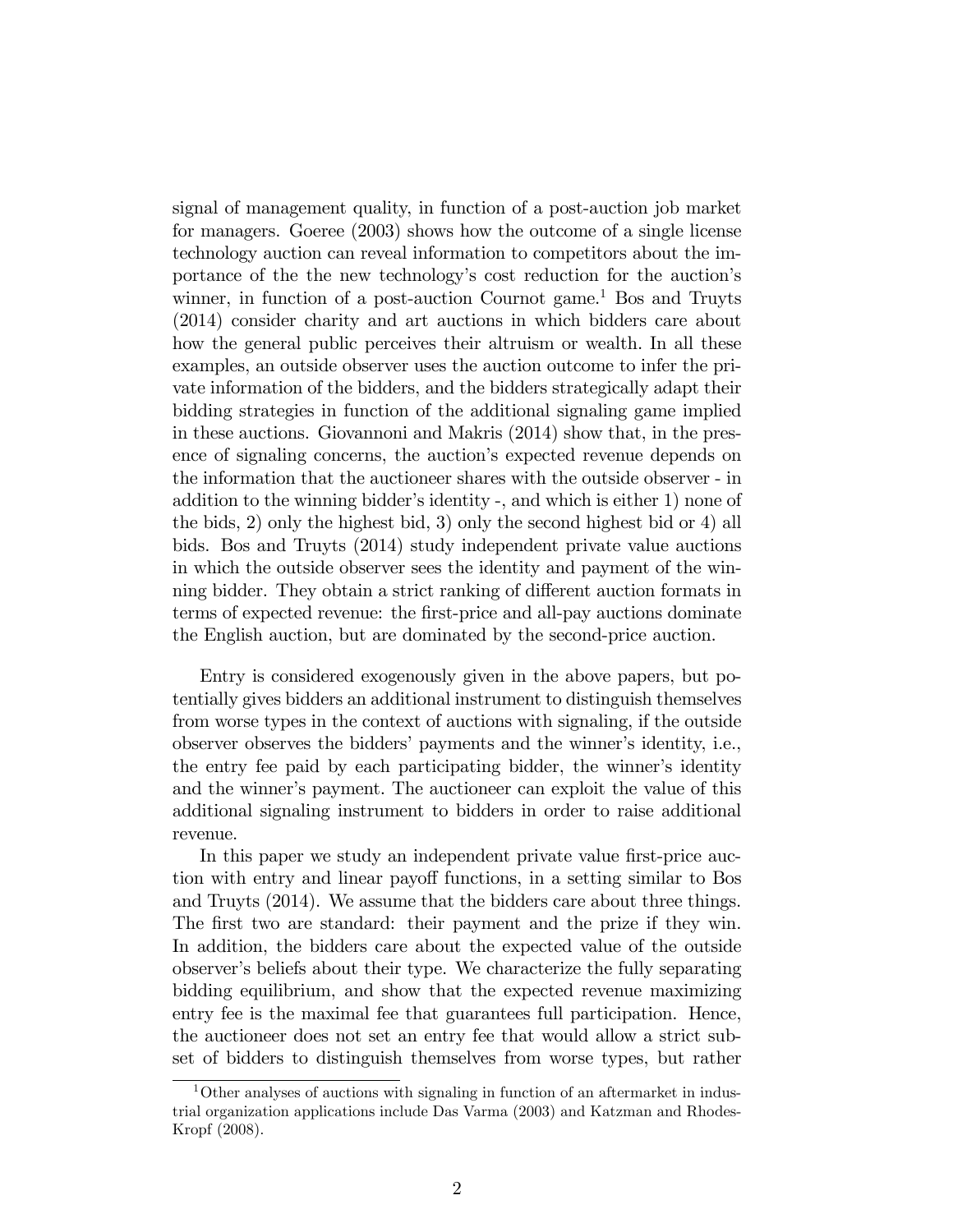uses the fee to ensure that the outside observer holds, in equilibrium, the worst possible beliefs concering a non-participating bidder. This maximal punishment for non-entry in terms of the outside observer's inferences allows the auctioneer to extract a sizable entry fee from all bidders with probability one, which maximizes the auction's expected revenue. We also comment on the equivalent use of entry fees in other auction formats with signaling.

Entry fees are commonly used and analyzed as instruments to improve the revenue performance of auctions. Levin and Smith (1994) show that positive entry fees maximize the expected revenue in every mechanism. More recently, Janssen et al. (2011) investigate a two-step auction game: first, bidders choose a publicly announced individual entry fee, and next, each bidder participates in the auction. Interestingly, this two-step auction in which bidders signal by means of the individual entry fees restores efficiency, despite negative externalities.

The paper is organized as follows. Section 2 introduces the formal setting. Section 3 characterizes the equilibrium and presents the main results. Finally, Section 4 briefly discusses other auction formats with entry and signaling. All proofs are collected in a mathematical appendix.

## 2 Formal Setting

Consider *n* bidders, indexed *i,* bidding for a single object which is allocated by means of an auction to the highest bidder. Bidder *i*'s valuation for the object (her 'type'), is denoted  $V_i$ , and is assumed i.i.d. and drawn according to a  $C^2$  distribution function  $F$  with support on  $[\underline{v}, \overline{v}]$  ⊂  $\mathbb{R}_+$ . Let  $f \equiv F'$  denote the density function. Bidder *i*'s realization of  $V_i$ , denoted  $v_i$ , is her private information, but the number of bidders and the distribution *F* are common knowledge.

To participate in the auction, a bidder pays an entry fee  $\varphi \in \mathbb{R}_+$ , chosen by the auctioneer, and submits a non-negative bid. As all bidders share the same beliefs about other bidders' valuations, they are assumed to follow a symmetric entry and bidding strategy. The entry strategy is denoted  $e : [\underline{v}, \overline{v}] \to \{0, 1\}$ , with  $e(v) = 1$  indicating that a *v* type bidder pays the fee  $\varphi$  to participate in the auction, and the bidding strategy is denoted  $\beta : [\underline{v}, \overline{v}] \to \mathbb{R}_+$ . Finally, let e be the vector of entry decisions and let  $b = \beta(v)$  denote the vector of bids given a vector of valuations *v*, with  $b_i$  the effective bid of *i*−th bidder. An auction mechanism maps a pair vectors describing the entry-decisions and the bids *b* to a winner, denoted *i* <sup>∗</sup>*,* and payments *p*.

Apart from the auction's outcome, bidders also care about the beliefs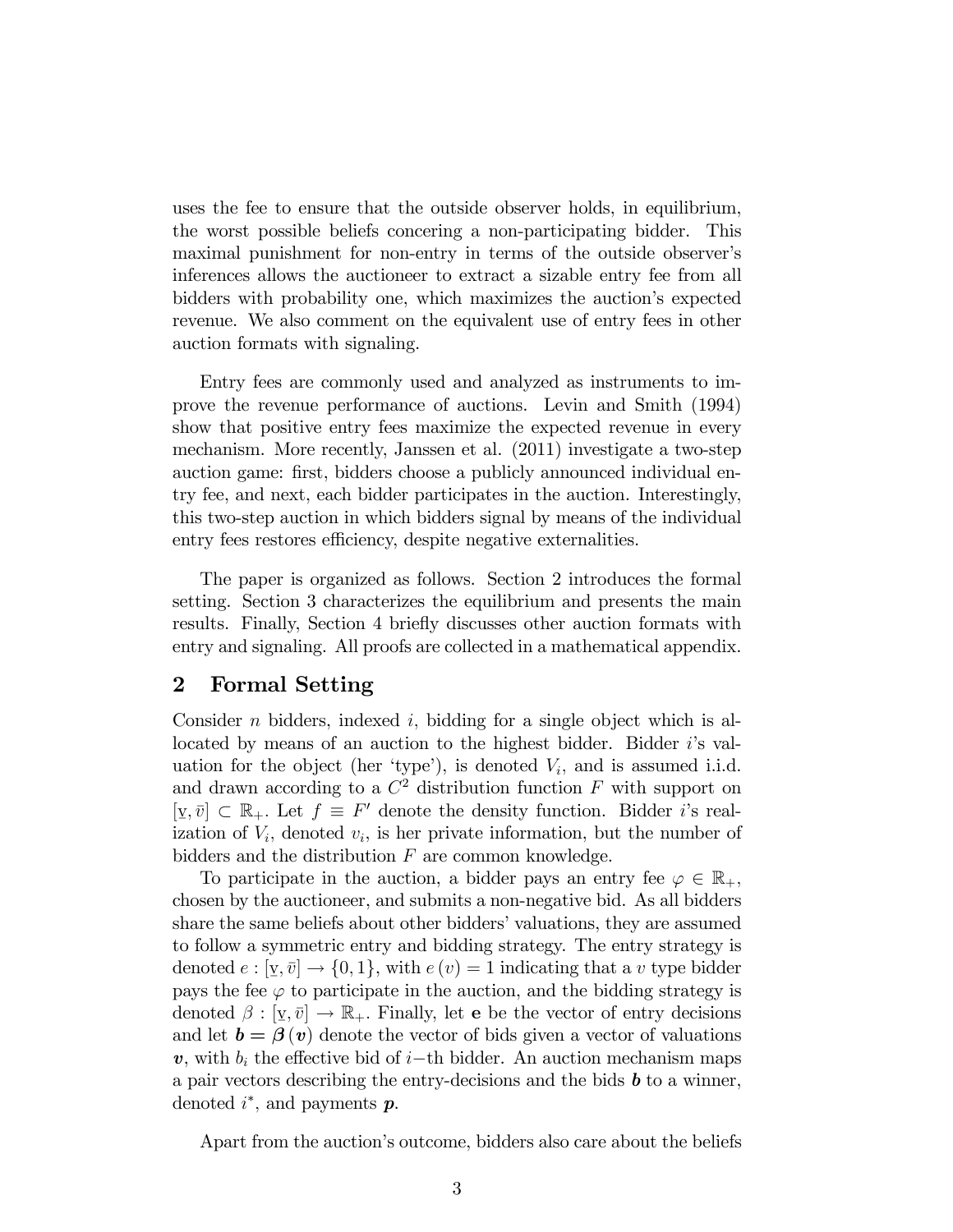that an uninformed party, the 'receiver', has about their type. This receiver can represent, e.g., the general public or press, business contacts or acquaintances of the bidder, or experts related to the object sale. The receiver is assumed to observe the entry decisions of each bidder, the auction's winner and the winner's payment  $(e, i^*, p_{i^*})$ . The receiver's beliefs, denoted  $\mu$ , are a probability distribution over the type space, such that  $\mu_i(v \mid (\mathbf{e}, i^*, p_{i^*}))$  is the probability of bidder *i* being of valuation type *v* given  $(e, i^*, p_{i^*})$ . Let  $\mu(\mathbf{v} | (e, i^*, p_{i^*}))$  then be a probability distribution over vectors of valuations **v** given  $(e, i^*, p_{i^*})$ . The receiver's beliefs are (Bayesian) consistent with an entry strategy *e* and a bidding strategy β if

$$
\mu\left(\mathbf{v}|\left(\mathbf{e},i^{*},p\right)\right)=\frac{\Pr\left(\mathbf{e},i^{*},p_{i^{*}}|\mathbf{e}\left(v\right),\boldsymbol{\beta}\left(\mathbf{v}\right)\right)\prod_{i}f\left(v_{i}\right)}{\int\Pr\left(\mathbf{e},i^{*},p_{i^{*}}|\mathbf{e}\left(v'\right),\boldsymbol{\beta}\left(\mathbf{v}'\right)\right)\prod_{i}f\left(v'_{i}\right)d\mathbf{v}'}. \tag{1}
$$

The utility of bidder *i*, given an auction outcome (*i* <sup>∗</sup>*,* p)*,* consists of two parts. The first part is standard: the value for the object for the winner of the auction, minus the payment, consisting of the entry fee and, for the winner, the payment of his own bid. The second part is the expected value of the receiver's beliefs about bidder *i*'s type given  $(e, i^*, p_{i^*})$ , denoted  $E(V_i | \mu_i(V_i | \mathbf{e}, i^*, p_{i^*}))$ :

$$
u_i(v_i, p_i | \mu_i) = \begin{cases} v_i - p_i - \varphi + E(V_i | \mathbf{e}, i^*, p_{i^*}) & \text{for winner } i = i^*\\ -\varphi + E(V_i | \mathbf{e}, i^*, p_{i^*}) & \text{for participating loser } i \neq i^*\\ E(V_i | \mathbf{e}, i^*, p_{i^*}) & \text{for non-participating loser } i \neq i^* \end{cases}
$$

As in Bos and Truyts (2014), this utility function either represents a psychological game, in which bidders care directly about the receiver's beliefs, as humans care about the good opinion of others, or it is a reduced form of a game in which the receiver chooses an action given her beliefs, while the bidders care about this action.

We study the symmetric perfect Bayesian equilibria (PBE) of this auction game with signaling. A PBE is then described by a pair of strategies and beliefs  $(e, \beta, \mu)$  such that:

- 1. The entry and bidding strategies  $(e, \beta)$  maximize the expected utility for all types *v*, given that all other bidders play  $(e, \beta)$  and given the receiver's beliefs *µ*
- 2. The receiver's beliefs  $\mu$  are Bayesian consistent with the strategies  $(e, \beta)$ , as in  $(1)$ .

As in Bos and Truyts (2014) and Giovannoni and Makris (2014), we apply the D1 criterion of Banks and Sobel (1987), which refines the set of equilibria by restricting out-of-equilibrium beliefs, in order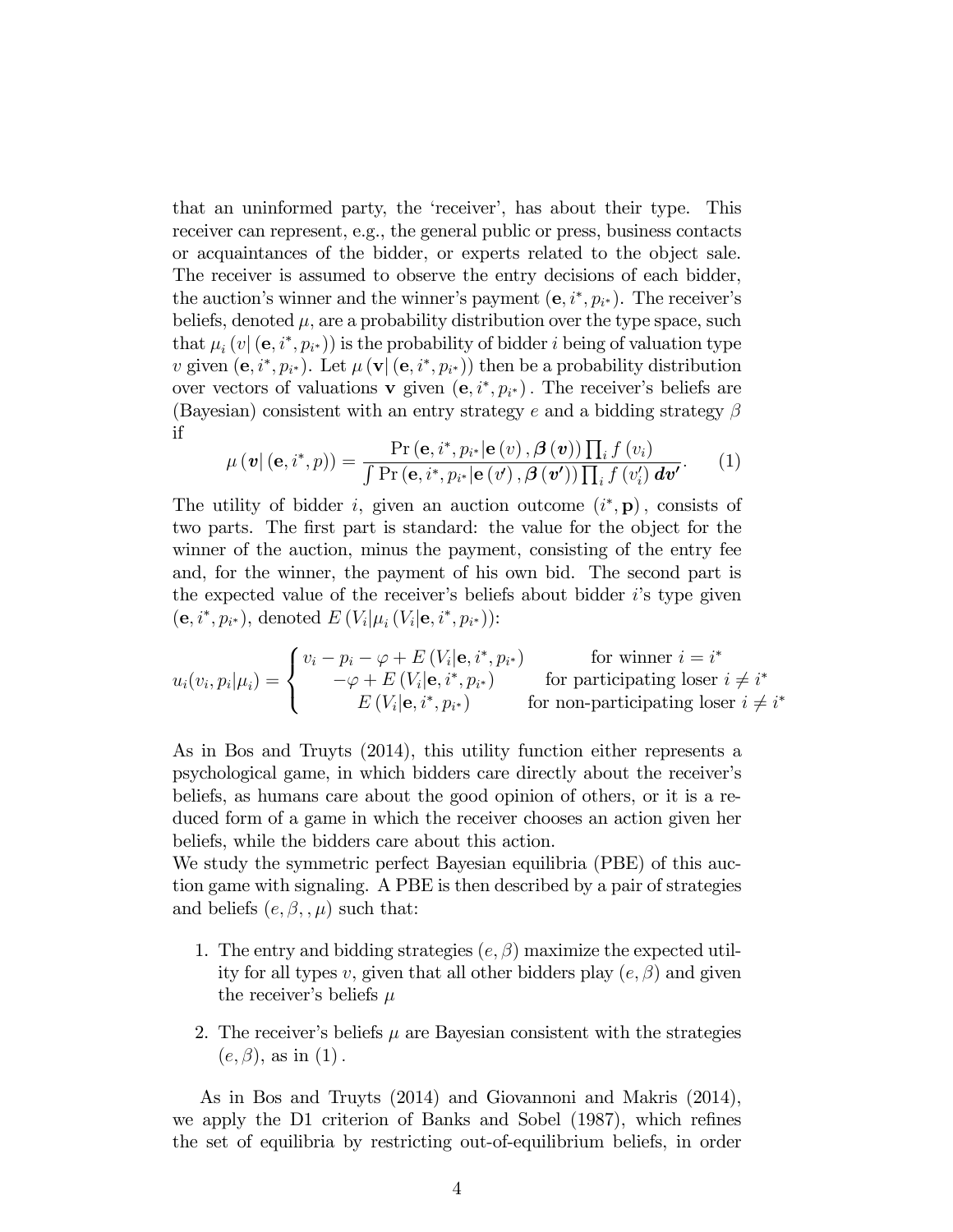to avoid the usual equilibrium multiplicity of signaling games. The D1 criterion restricts out-of-equilibrium beliefs by considering which bidder types are more likely to gain from an out-of-equilibrium bid, compared to their equilibrium expected utility. More precisely, if the set of beliefs for which a bidder gains from a deviation to an out-of equilibrium bid *b* (w.r.t. her equilibrium expected utility) is larger for one bidder type than for another, then the D1 criterion requires out-of-equilibrium beliefs to attribute zero probability to the latter type having deviated to *b.* In the present context, the D1 criterion imposes a certain monotonicity on out-of-equilibrium beliefs: if a certain bidder type *v* makes a certain bid, then a strictly higher out-of-equilibrium bid should not be attributed to a bidder type lower than *v*, and if no bidder type pays the entry fee in equilibrium, then a bidder who deviates to paying the entry fee should be interpreted as the highest bidder type.

## 3 Equilibrium Analysis

We focus on symmetric perfect Bayesian equilibria with a strictly increasing bidding function, and in which the entry decision is monotonic w.r.t. types in the sense that there exists at most one cut off type, denoted  $\tau \in [\underline{v}, \overline{v}]$ , such that all bidder types with a valuation above  $\tau$ choose to pay the entry fee  $\varphi$  in equilibrium, and that all the bidders with a valuation below  $\tau$  prefer to stay out.

Let us then first consider the problem of a type *v* bidder who wishes to pay the entry fee  $\varphi$  in order to participate in the auction. If the PBE is fully separating, then the type of the bidder who wins the first price auction is fully revealed to be  $\beta^{-1}(\beta(v_i)) = v_i^*$  in equilibrium. If the auction's winner is of type  $v_{i*}$  and if only the bidders with a valuation above  $\tau \leq v_{i^*}$  decide to participate, then all losing participating bidders are estimated to be of type  $\frac{\int_{\tau}^{v_i\star} x dF(x)}{F(v_i\star)-F(\tau)}$ . However, in the contingency that the type *v* bidder does not win the auction, he ex ante does not know the type of the winner, except that the winner must have a higher valuation than his. Therefore, the type *v* bidder takes the expectation over the winning bidder's type, conditional on the fact that it is higher than his. As such, the expected value of the receiver's beliefs about the *v* type bidder in case of losing the auction and an entry cut off type  $\tau$  is

$$
\frac{1}{1 - F^{n-1}(v)} \int_v^{\bar{v}} \frac{\int_{\tau}^y x dF(x)}{F(y) - F(\tau)} dF^{n-1}(y).
$$

Finally, if the bidding function is strictly increasing, then the *v* bidder's probability of winning the auction is equal to the probability of the *n*−1 other bidders having a valuation lower than  $v$ , i.e.,  $F^{n-1}(v)$ .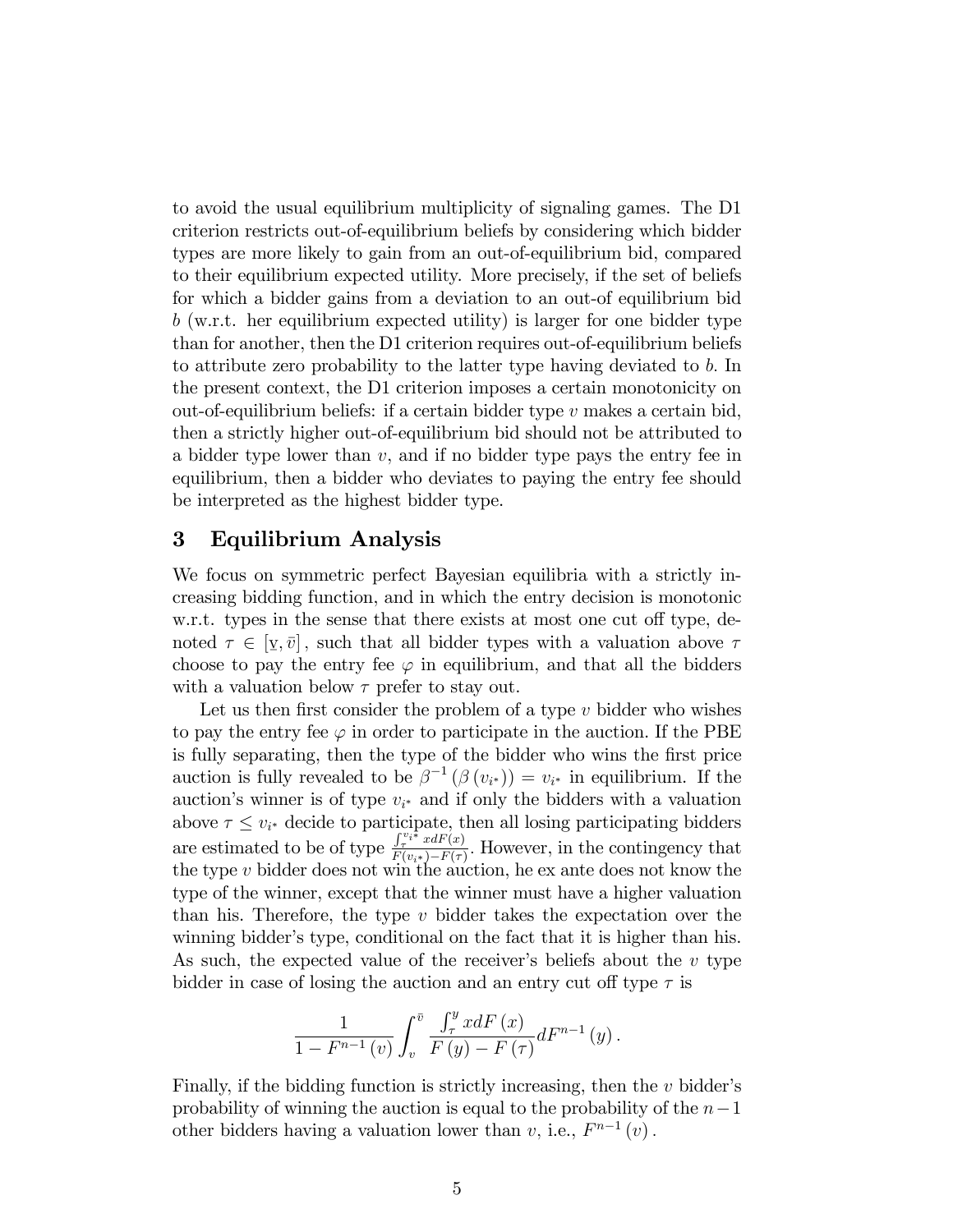Bringing all this together, we consider the problem of a *v* type bidder who decides to enter the auction, and seeks to maximize his expected payo§. Following a common mechanism design practice, we understand this problem of the *v* type bidder as a problem of choosing another type  $\tilde{v}$ , whose equilibrium strategy the type  $v$  wants to imitate and probability of winning and expected inferences by the receiver he wants to obtain, in order to maximize his expected payoff. Thus, given an equilibrium bidding function  $\beta$ , the problem of a *v* type bidder is:

$$
\max_{\tilde{v}} \left\{ F^{n-1}(\tilde{v}) \left[ v - \beta(\tilde{v}) + \tilde{v} \right] + \int_{\tilde{v}}^{\tilde{v}} \frac{1}{F(y) - F(\tau)} \int_{\tau}^{y} x dF(x) dF^{n-1}(y) - \varphi \right\}.
$$
\n(2)

The first order condition is

$$
\left(F^{n-1}(\tilde{v})\beta(\tilde{v})\right)' = \left(F^{n-1}(\tilde{v})\right)'(v+\tilde{v}) + F^{n-1}(\tilde{v}) - \frac{1}{F(\tilde{v}) - F(\tau)}\int_{\tau}^{\tilde{v}} x dF\left(x\right)\left(F^{n-1}(\tilde{v})\right)'.
$$
\n(3)

Of course, in equilibrium the bidding function must be such that each bidder type strictly prefers his own equilibrium bid to imitating another type, such that we impose  $\tilde{v} = v$ .

**Proposition 1** For a given entry fee  $\varphi$  and cut off type  $\tau$ , the unique *fully separating PBE bidding strategy is for all*

$$
\beta(v) = v - \frac{F^{n-1}(\tau)}{F^{n-1}(v)} \tau + \frac{1}{F^{n-1}(v)} \int_{\tau}^{v} \left( y - \frac{\int_{\tau}^{y} x dF(x)}{F(y) - F(\tau)} \right) dF^{n-1}(y),\tag{4}
$$

*such that*  $\beta(\tau) = 0$  *and*  $\beta'(v)$  *for all*  $v \in (\tau, \bar{v})$ .

The proof of Proposition 1 first explains that in equilibrium, it must be that  $\beta(\tau)=0$ , because the  $\tau$  type bidders otherwise have a strict incentive to deviate to a zero bid. The proof then derives the equilibrium bidding function and finally demonstrates that this equilibrium satisfies the necessary global strict second order conditions.

We now turn to the bidders' entry decisions. For entry fees that induce entry by only a strict subset of the type space, the bidder type with cut off valuation  $\tau$  must be indifferent between paying the entry fee to participate in the auction on one hand, and staying out on the other hand. If the cut off type  $\tau$  stays out, he pools with all the nonparticipating lower bidders and obtains a payoff from the receiver's inferences equal to  $\frac{\int_{\tau}^{\tau} v dF(v)}{F(\tau)}$ . If the  $\tau$  type decides to pay the entry fee, he wins the auction with probability  $F^{n-1}(\tau)$  with a zero bid, in which case he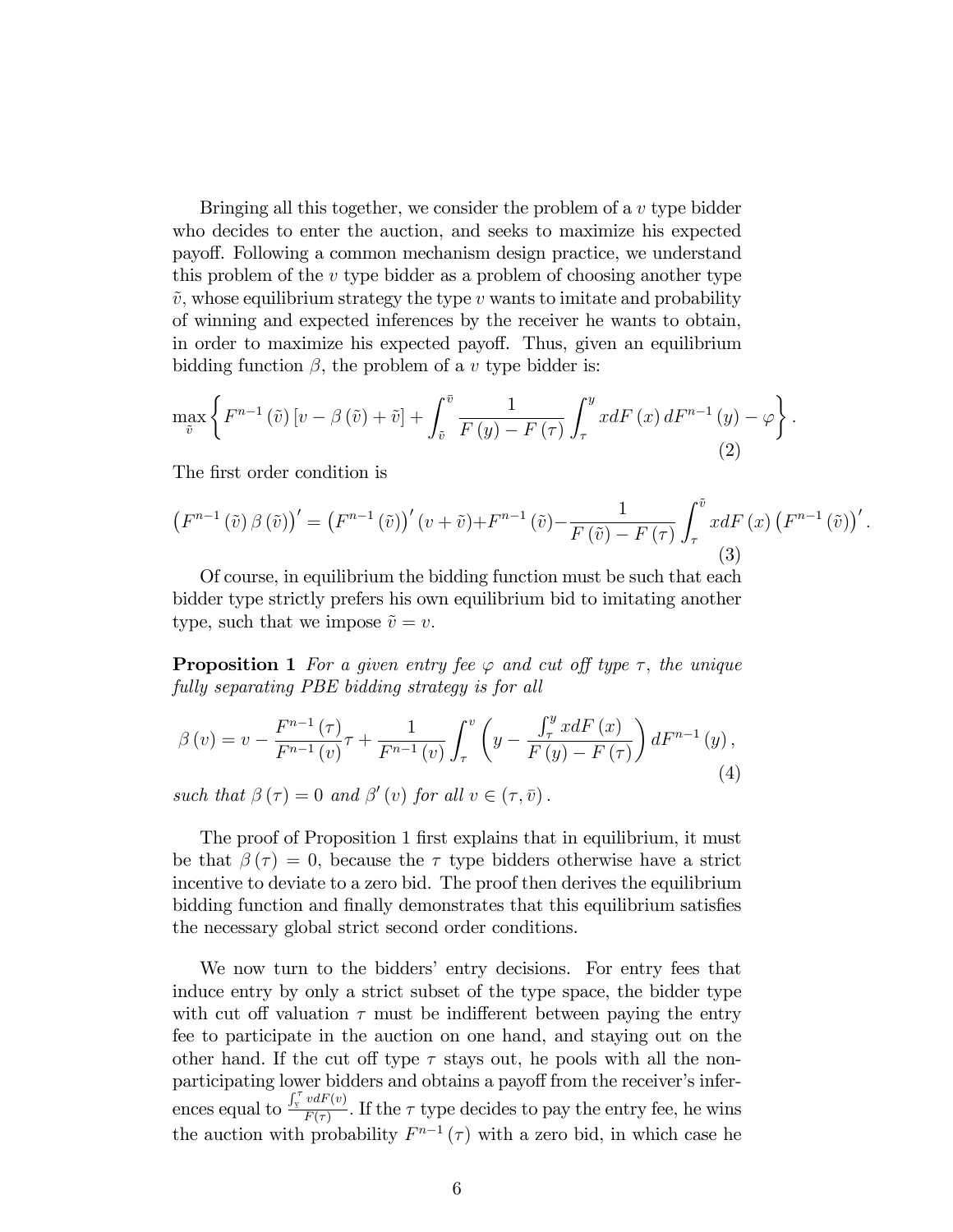obtains the object he vaues  $\tau$  and is perceived as type  $\tau$  by the receiver. Otherwise, he gets the expected inference of a losing participating bidder

$$
\int_{\tau}^{\bar{v}} \frac{\int_{\tau}^{y} x dF(x)}{F(y) - F(\tau)} dF^{n-1}(y).
$$

Therefore, the equilibrium entry strategies for an interal  $\tau \in (\underline{v}, \overline{v})$  are characterized by the following relationship between the entry fee  $\varphi$  and the cut off type  $\tau$ :

$$
\varphi = F^{n-1}(\tau) 2\tau + \int_{\tau}^{\bar{v}} \frac{\int_{\tau}^{y} x dF(x)}{F(y) - F(\tau)} dF^{n-1}(y) - \frac{\int_{\mathbf{x}}^{\tau} y dF(y)}{F(\tau)}. \tag{5}
$$

Hence, the maximal entry fee  $\varphi$  that the cut off type  $\tau$  is willing to pay is equal to the sum of the expected prize and the difference between the receiver's expected inferences about a participating bidder and a nonparticipating bidder. A quick inspection of equation 5 shows us that, first, the maximal entry fee guaranteeing full participation is

$$
\hat{\varphi} = \int_{\mathbf{y}}^{\bar{v}} y - \frac{\int_{\mathbf{y}}^{y} F(x) dx}{F(y)} dF^{n-1}(y) - \mathbf{y},
$$

second, the lowest fee guaranteeing no participation is

$$
\bar{\varphi}=2\bar{v}-E\left(V\right),\,
$$

i.e., the sum of the inference and prize the  $\bar{v}$  type bidder gets with probability 1 if he participates minus what he gets if he pools with all the other non-participating bidders, and, third,  $\varphi$  strictly increases with  $\tau$  in the interval  $[\hat{\varphi}, \bar{\varphi}]$ .

This characterization of the equilibrium bidding and entry decisions now allows us to proceed to the final step: what entry fee should the auctioneer choose in order to maximize the auction's expected revenue? The expected revenue of the auction consists of both the expected entry fees paid by the participating bidders and the winner's expected payment:

$$
ER(\tau) = n\varphi(1 - F(\tau)) + \int_{\tau}^{\bar{v}} \beta(v) dF^{n-1}(v).
$$

Increasing the entry fee beyond  $\hat{\varphi}$  means that the auctioneer collects a higher entry fee from the participating bidders, increases the risk that bidders choose to stay out and decreases the equilibrium bid of all participating bidders. The following Proposition characterizes the optimal entry fee.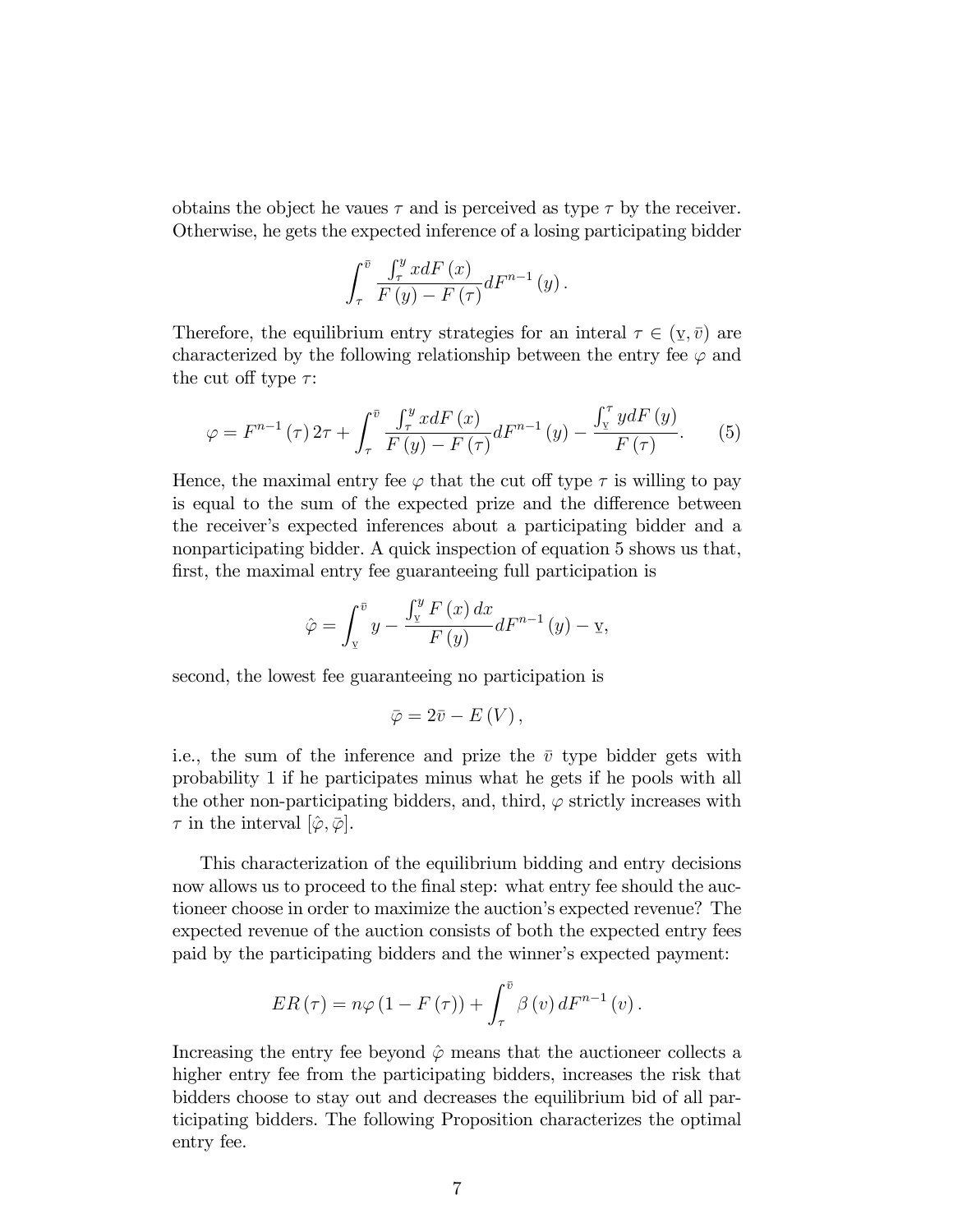Proposition 2 *If all bidders play the fully separating D1 PBE, then the expected revenue is maximal at*  $\hat{\varphi}$ *, the maximal entry fee that guarantees full participation.*

In order to maximize the auction's expected revenue, the auctioneer does not set the entry fee in a way that allows for a strict subset of (higher) bidder types to distinguish themselves from remaining lower bidder types by participating. Rather, the auctioneer chooses  $\varphi$  such that the receiver holds the worst possible beliefs about a nonparticipating bidder. He then fully exploits the bidders' fear of being singled out as such a worst type  $\underline{v}$  for not participating, in order to collect the maximal sum of entry fees from all bidders. Note that this full participation contrasts with the optimal entry fee of the equivalent auction without signaling, where the optimal fee must exclude a part of the bidder types from participation. The proof of Proposition 2 first demonstrates the following result, which is presented here as a Corollary, and which we show to be equivalent to stating Proposition 2.

Corollary 3 *The bidders' ex ante expected payo*§*s strictly increase with the entry fee*  $\varphi$ *, for*  $\varphi \in [\hat{\varphi}, \bar{\varphi}]$ *.* 

A bidder's ex ante payoff consists of his expected prize,  $\int_{\mathcal{Y}}^{\bar{v}} F^{n-1}(v) v dF(v)$ , the expected inferences of the receiver, and his expected payment as a negative, where the latter consists of the entry fee and the expected value of paying the winner's bid, i.e.,  $\int_{\mathbf{y}}^{\bar{v}}$  $F^{n-1}(v) \beta(v) dF(v).$ 

$$
EU\left(\tau\right) = F\left(\tau\right) \frac{\int_{\mathbf{v}}^{\tau} y dF\left(y\right)}{F\left(\tau\right)} + \int_{\tau}^{\bar{v}} F^{n-1}\left(v\right) \left(2v - \beta\left(v\right)\right) dF\left(v\right) + \int_{\tau}^{\bar{v}} \int_{\mathbf{v}}^{\bar{v}} \frac{\int_{\tau}^{y} x dF\left(x\right)}{F\left(y\right) - F\left(\tau\right)} dF^{n-1}\left(y\right) dF\left(v\right) - \left(1 - F\left(\tau\right)\right)\varphi
$$

The receiver's Bayesian beliefs are a martingale, and are thus ex ante independent of  $\varphi$ . The expected prize decreases with  $\varphi$ , because increasing  $\varphi$  in  $[\hat{\varphi}, \bar{\varphi}]$  increases the probability that no bidder will wish to pay the entry fee, and that the object thus remains with the auctioneer. Hence, if the ex ante expected payoff increases with  $\varphi$ , the receiver's ex ante expected inferences are independent of  $\varphi$ , and the ex ante expected prize decreases with  $\varphi$ , then it must be that the ex ante expected payment, and thereby the auction's expected revenue, strictly decreases with  $\varphi$ .

#### 4 Discussion

We have shown that the optimal entry fee in an independent private value first-price auction with signaling is the maximal fee that guarantees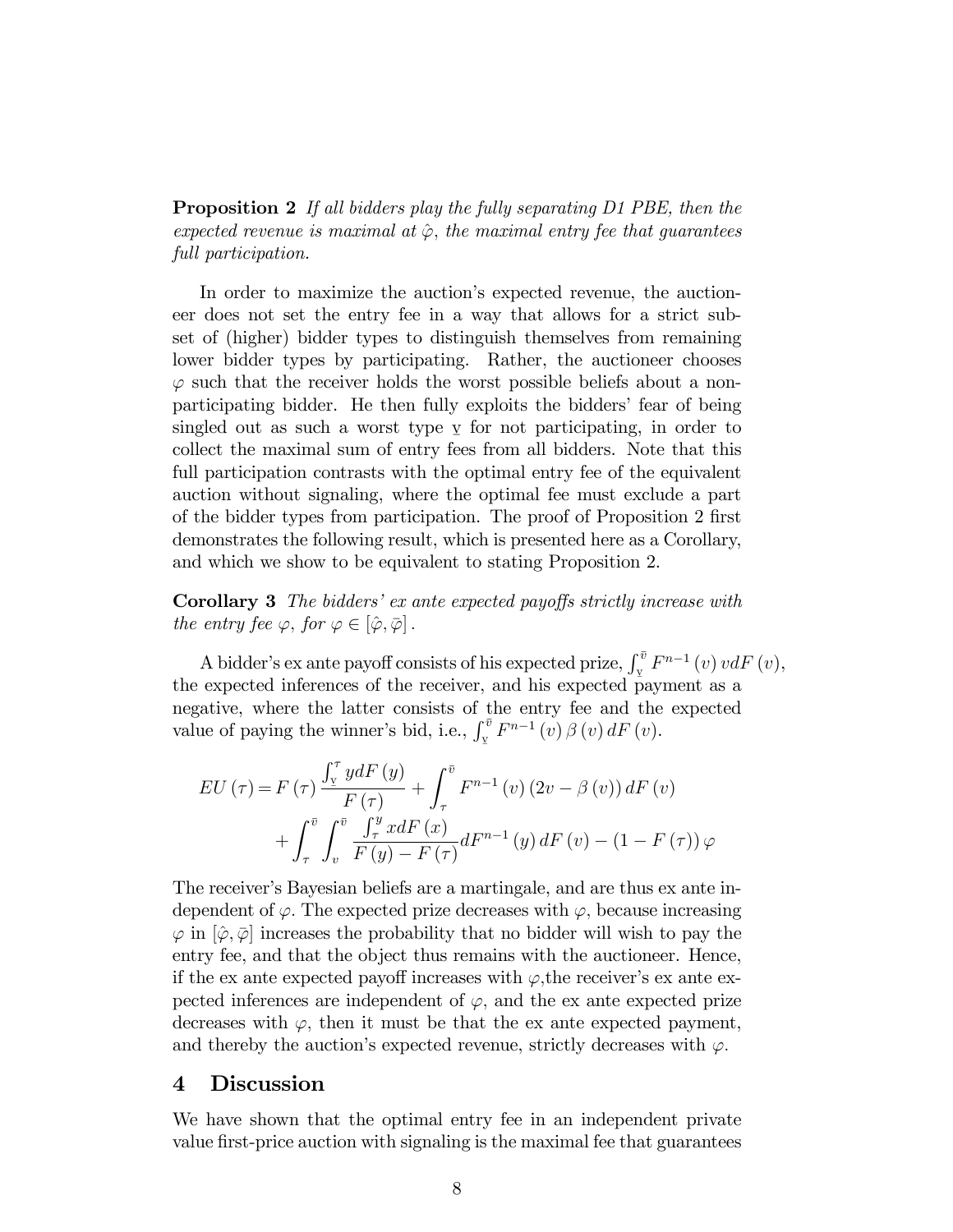full participation. What about other auction formats? Bos and Truyts (2014) also investigate the equivalent all-pay, second-price and English auctions with signaling. It seems relevant to consider the role of entry fees in these auction formats as well. For the all-pay auction, this is a straightforward exercise. Considering entry does affect the fact that the signaling incentives and expected inferences of the receiver are identical in the first-price and all-pay auctions. As in Bos and Truyts (2014), the all-pay auction is equivalent to the first-price auction in terms of expected payments and expected revenues, such that the optimal entry fee in the all-pay auction is the same as the optimal fee  $\hat{\varphi}$  of the first-price auction mentioned above.

However, introducing entry in the second-price and minimal information English button auctions with signaling, as in Bos and Truyts (2014), proves to be more complicated. The principal reason is that in these auctions, the winning bidder's payment reflects the valuation of the second highest bidder. Thus, the receiver knows that one of the losing bidders has the valuation reflected in the winner's payment, say *v*, while the other participating losing bidders have a valuation between  $\tau$ and *v*. However, for  $\tau \in (\underline{v}, \bar{v})$  the number of participating losing bidders depends on the bidders' randomly drawn valuations, such that the receiver's expectation of a losing participating bidder's type, given a second highest type  $v$  and a cut off type  $\tau$ , is:

$$
\frac{1}{F^{n-2}(v)}\sum_{i=0}^{n-2} {n-2 \choose i} \frac{F^{n-2-i}(\tau) \left(F(v) - F(\tau)\right)^i}{i+1} \left(v + i\frac{\int_{\tau}^v y dF(y)}{F(v) - F(\tau)}\right)
$$
\n(6)

*.*

Of course, a participating bidder does not know ex ante the valuation of the second-highest bidder if this valuation turns out to be higher than his own, and he must consider the expected value of (6) w.r.t. *v* in order to determine his optimal bidding strategy. As a result, determining the optimal bidding strategy, and even more so the expected revenue, becomes a very tedious exercise. Moreover, the existence of a fully separating equilibrium is far from guaranteed. In Appendix A.3, we explore the bidder's problem in the second-price and English auction with signaling and entry, for the case where *F* is the uniform distribution over the unit interval. This exercise shows that, for the simple case of the uniform distribution, the problem of finding the optimal entry fee tends to be impossible for the second-price and English auctions, either because of the non-existence of a fully separating equilibrium, or because the equilibrium bidding function is not well-defined.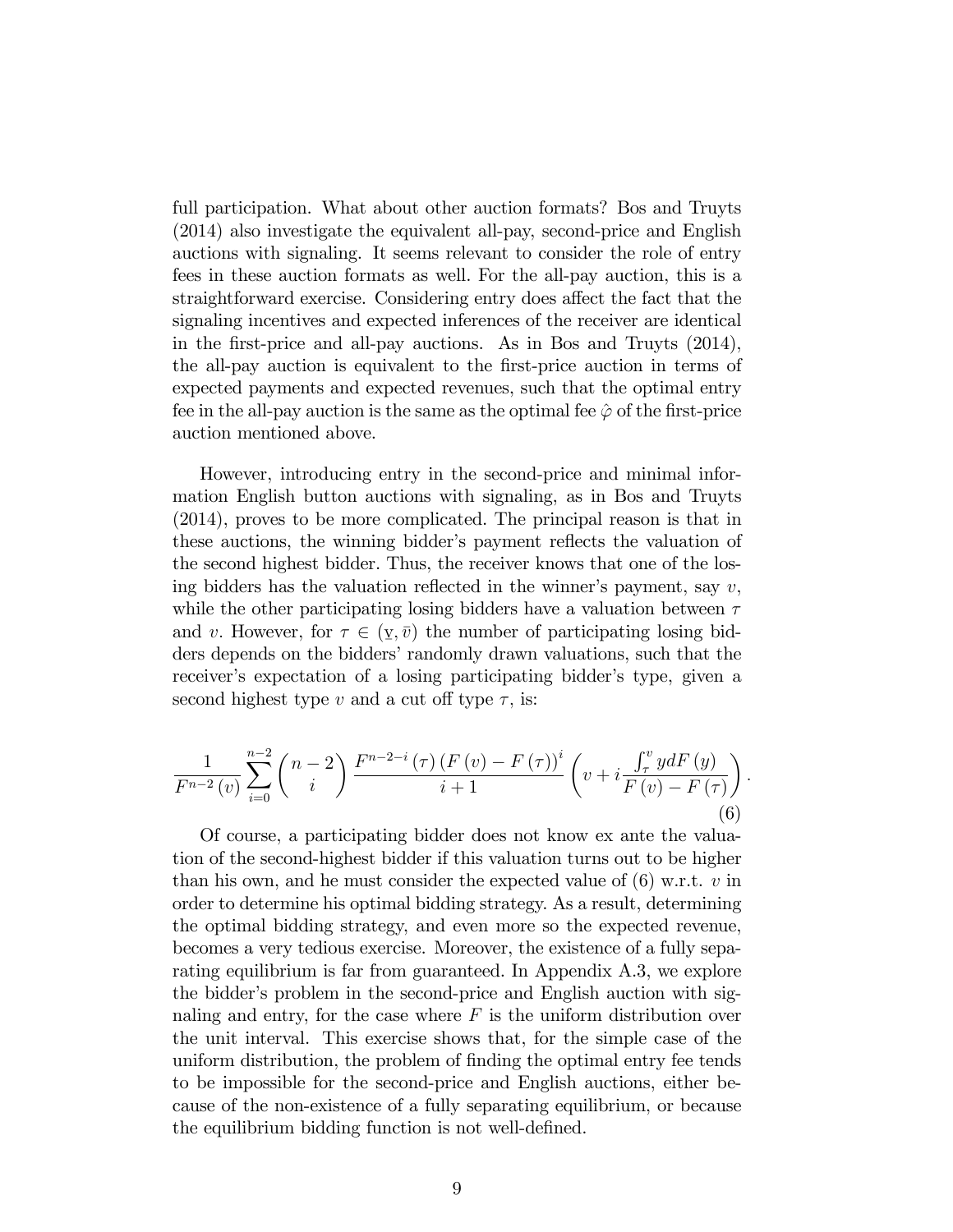# References

- BANKS, J. S., AND J. SOBEL (1987): "Equilibrium Selection in Signaling Games," *Econometrica*, 55, 647—661.
- Bos, O., and T. Truyts (2014): "Auctions with Prestige Motives," CORE Discussion Paper 2014/30.
- DAS VARMA, G. (2003): "Bidding for a process innovation under alternative modes of competition," *International Journal of Industrial Organization*, 21(1), 15—37.
- Giovannoni, F., and M. Makris (2014): "Reputational Bidding," *International Economic Review*, 55(3), 693—710.
- Goeree, J. K. (2003): "Bidding for the future: Signaling in auctions with an aftermarket," *Journal of Economic Theory*, 108(2), 345— 364.
- JANSSEN, M. C., V. A. KARAMYCHEV, AND E. MAASLAND (2011): "Auctions with flexible entry fees: A note," *Games and Economic Behavior*, 72(2), 594—601.
- Katzman, B. E., and M. Rhodes-Kropf (2008): "The Consequences of Information Revealed in Auctions," *Applied Economics Research Bulletin*, 2, 53—87.
- LEVIN, D., AND J. L. SMITH (1994): "Equilibrium in Auctions with Entry," *The American Economic Review*, 84(3), 585—599.

## A Mathematical Appendix

# A.1 Proof of Proposition 1

We proceed in 3 steps: 1) demonstrating that in a D1 PBE  $\beta(\tau) > 0$ , 2) deriving the bidding function in Proposition 1 and 3) showing that  $\beta$ satisfies the necessary second order conditions.

*Step 1*: Suppose that in equilibrium  $\beta(\tau) > 0$ . Because  $\beta$  is a strictly increasing function, the  $\tau$  type bidder who pays the entry fee can only win if all other bidders have a valuation strictly smaller than  $\tau$ . This happens with probability  $F^{n-1}(\tau)$ . If the  $\tau$  type bidder deviation pays the entry fee but deviates to a zero bid, he still wins the auction with probability  $F^{n-1}(\tau)$ , but in this case no longer pays his strictly positive bid as a winner. A receiver with D1 beliefs attributes such an out-ofequilibrium bid to at least the  $\tau$  bidder. Hence, this deviation constitutes a strict improvement for the bidder, such that  $\beta(\tau) > 0$  is not consistent with a D1 PBE.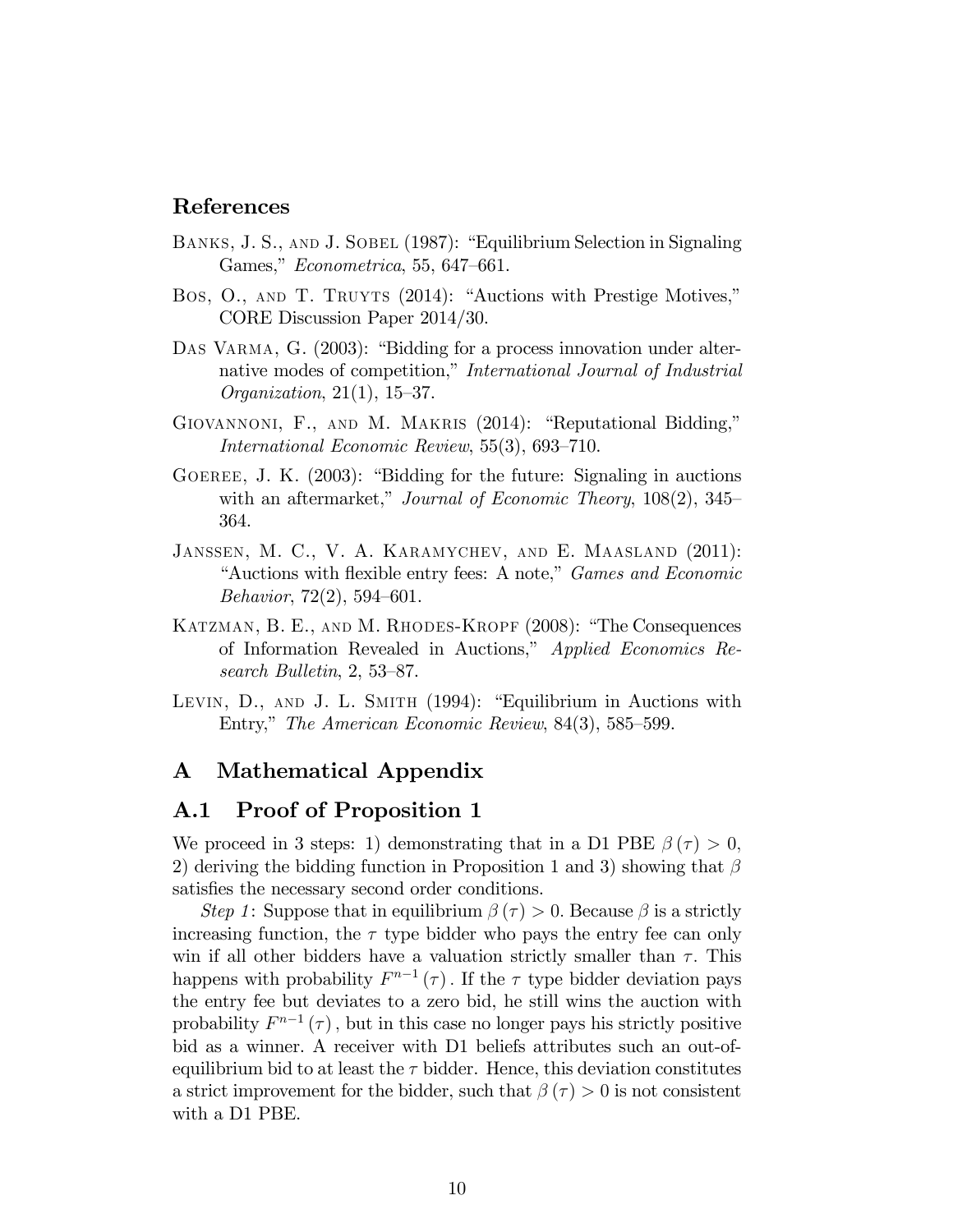*Step 2*: From (3), after imposing  $\tilde{v} = v$  and rewriting, we obtain

$$
(F^{n-1}(v)\beta(v))' = (F^{n-1}(v)v)' + (F^{n-1}(v))'v - \frac{\int_{\tau}^{v} x dF(x)}{F(v) - F(\tau)} (F^{n-1}(v))'
$$

After integration and using  $\beta(\tau) = 0$ , we obtain

$$
F^{n-1}(v)\beta(v) = (F^{n-1}(v)v) - F^{n-1}(\tau)\tau + \int_{\tau}^{v} y dF^{n-1}(y) - \int_{\tau}^{v} \frac{\int_{\tau}^{y} x dF(x)}{F(y) - F(\tau)} dF^{n-1}(y),
$$

which, using a few elementary algebraic operations, can be rewritten into the bidding function in Proposition 1.

*Step 3*. As in Bos and Truyts (2014), we first show that a strictly increasing bidding function implies local strict concavity of the bidder's problem, and, second, that the equilibrium bid is then a global expected utility maximizing choice for each bidder.

First, use the first order condition (3) to define

$$
G\left(\tilde{v},v\right) \equiv \left(F^{n-1}\left(\tilde{v}\right)\right)'\left(v+\tilde{v}\right) - \left(F^{n-1}\left(\tilde{v}\right)\beta\left(\tilde{v}\right)\right)'
$$

$$
+F^{n-1}\left(\tilde{v}\right) - \frac{1}{F\left(\tilde{v}\right) - F\left(\tau\right)}\int_{\tau}^{\tilde{v}} x dF\left(x\right)\left(F^{n-1}\left(\tilde{v}\right)\right)' = 0,
$$

which defines  $\beta(v)$  for  $\tilde{v} = v$ . By the implicit function theorem  $\beta'(v) > 0$ if and only if

$$
-\frac{G_2(\tilde{v},v)}{G_1(\tilde{v},v)} = -\frac{\left(F^{n-1}(\tilde{v})\right)'}{G_1(\tilde{v},v)} > 0,
$$

which is only satisfied if  $G_1(\tilde{v}, v) < 0$  for all *v* at  $\tilde{v} = v$ . To see that  $\beta$  globally maximizes the bidder's problem, note that, by construction,  $G(\tilde{v}, v) = 0$  is satisfied at  $\tilde{v} = v$ , while  $G_2(\tilde{v}, v) > 0$  for all  $\tilde{v} > v$ , such that type *v*'s utility reaches a unique maximum at  $\tilde{v} = v$ . Hence, we have that the second order condition is satisfied if  $\beta'(v) > 0$  for all  $v \in [\underline{v}$ <br>Note than that:  $, \bar{v}$ ]. Note then that:

$$
\beta'(v) = 1 + \frac{(n-1) f(v)}{F(v)} \left( -\frac{\frac{F^{n-1}(\tau)}{F^{n-1}(v)} \tau + \left( v - \frac{\int_{\tau}^{v} x dF(x)}{F(v) - F(\tau)} \right)}{-\frac{1}{F^{n-1}(v)} \int_{\tau}^{v} \left( y - \frac{\int_{\tau}^{v} x dF(x)}{F(v) - F(\tau)} \right) dF^{n-1}(y)} \right) > 0,
$$

because

$$
\frac{1}{F^{n-1}(v)} \int_{\tau}^{v} \left( y - \frac{\int_{\tau}^{y} x dF(x)}{F(y) - F(\tau)} \right) dF^{n-1}(y)
$$
\n
$$
< \frac{1}{F^{n-1}(v) - F^{n-1}(\tau)} \int_{\tau}^{v} \left( y - \frac{\int_{\tau}^{y} x dF(x)}{F(y) - F(\tau)} \right) dF^{n-1}(y)
$$
\n
$$
< v - \frac{\int_{\tau}^{v} x dF(x)}{F(v) - F(\tau)}.
$$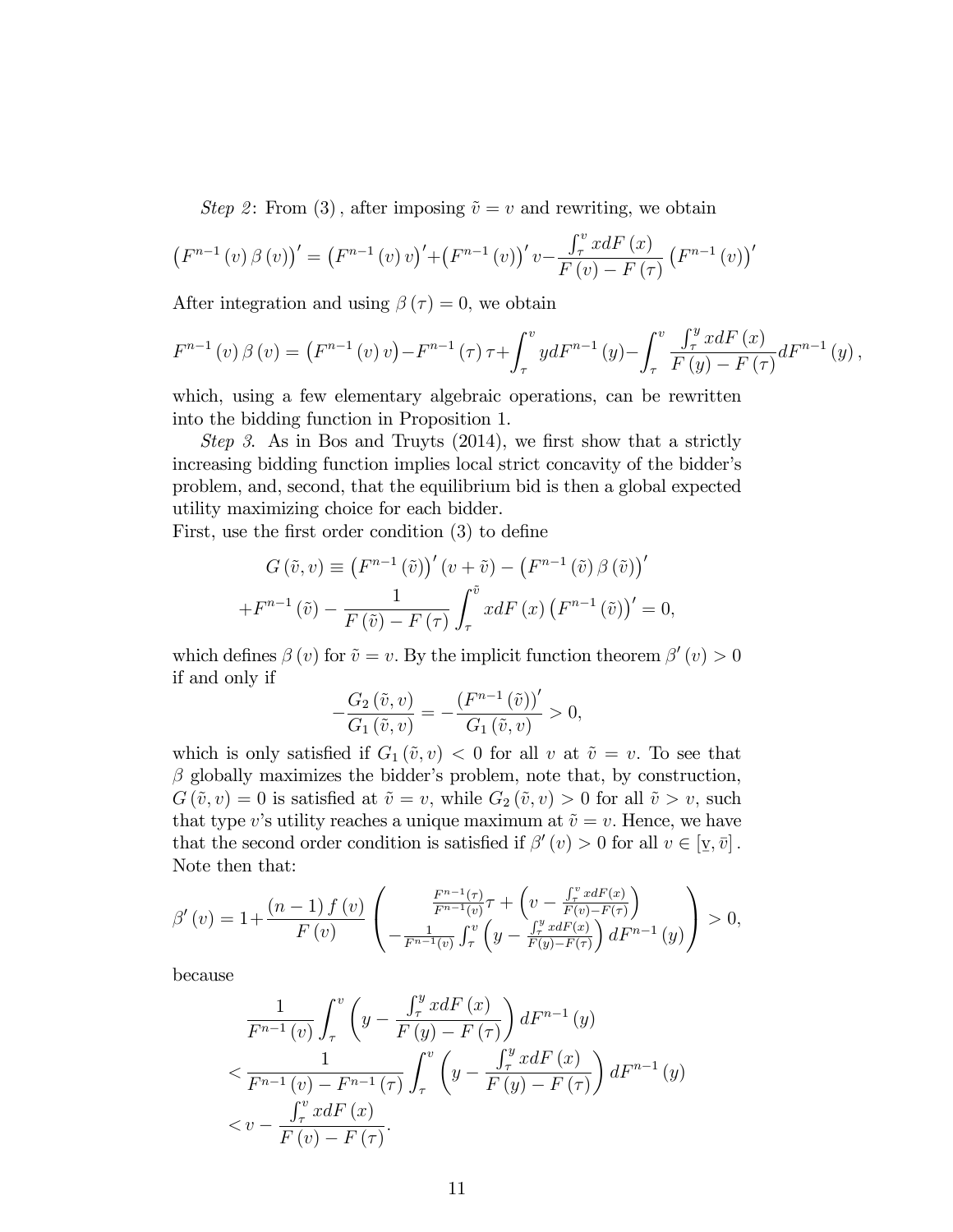# A.2 Proof of Corollary 3

Using  $(4)$  and  $(5)$ , we write the expected payoff of a type *v* bidder who pays  $\varphi$  as:

$$
\pi(v) \equiv F^{n-1}(v) (2v - \beta(v)) + \int_{v}^{\bar{v}} \frac{\int_{\tau}^{y} x dF(x)}{F(y) - F(\tau)} dF^{n-1}(y) - \varphi
$$
\n
$$
= F^{n-1}(v) \left( 2v - v + \frac{F^{n-1}(\tau)}{F^{n-1}(v)} \tau - \frac{1}{F^{n-1}(v)} \int_{\tau}^{v} \left( y - \frac{\int_{\tau}^{y} x dF(x)}{F(y) - F(\tau)} \right) dF^{n-1}(y) \right)
$$
\n
$$
+ \int_{v}^{\bar{v}} \frac{\int_{\tau}^{y} x dF(x)}{F(y) - F(\tau)} dF^{n-1}(y) - F^{n-1}(\tau) 2\tau - \int_{\tau}^{\bar{v}} \frac{\int_{\tau}^{y} x dF(x)}{F(y) - F(\tau)} dF^{n-1}(y) + \frac{\int_{\tau}^{\tau} y dF(y)}{F(\tau)}
$$
\n
$$
= vF^{n-1}(v) - F^{n-1}(\tau) \tau - \int_{\tau}^{v} y dF^{n-1}(y) + \int_{\tau}^{v} \frac{\int_{\tau}^{y} x dF(x)}{F(y) - F(\tau)} dF^{n-1}(y)
$$
\n
$$
+ \int_{v}^{\bar{v}} \frac{\int_{\tau}^{y} x dF(x)}{F(y) - F(\tau)} dF^{n-1}(y) - \int_{\tau}^{\bar{v}} \frac{\int_{\tau}^{y} x dF(x)}{F(y) - F(\tau)} dF^{n-1}(y) + \frac{\int_{\tau}^{\tau} y dF(y)}{F(\tau)}
$$
\n
$$
= vF^{n-1}(v) - F^{n-1}(\tau) \tau - \int_{\tau}^{v} y dF^{n-1}(y) + \frac{\int_{\tau}^{\tau} y dF(y)}{F(\tau)}
$$
\n
$$
= \int_{\tau}^{v} F^{n-1}(y) dy + \frac{\int_{\tau}^{\tau} y dF(y)}{F(\tau)}
$$

The ex ante average expected payoff of a bidder is then

$$
EU = \frac{\int_{\mathbf{v}}^{\tau} y dF(y)}{F(\tau)} \int_{\mathbf{v}}^{\tau} dF(v) + \int_{\tau}^{\bar{v}} \pi(v) dF(v)
$$
  
= 
$$
\frac{\int_{\mathbf{v}}^{\tau} y dF(y)}{F(\tau)} + \int_{\tau}^{\bar{v}} \int_{\tau}^{v} F^{n-1}(y) dy dF(v).
$$

The derivative w.r.t.  $\tau$  then becomes

$$
\frac{\partial EU}{\partial \tau} = \frac{\tau f(\tau) F(\tau) - f(\tau) \int_{\mathbf{y}}^{\tau} y dF(y)}{(F(\tau))^2} + \int_{\tau}^{\tau} F^{n-1}(y) dy F^{n-1}(\tau)
$$

$$
= f(\tau) F(\tau) \left(\tau - \frac{\int_{\mathbf{y}}^{\tau} y dF(y)}{(F(\tau))}\right) > 0.
$$

# A.3 Derivations for the second-price and English auctions<sup>2</sup>

For the *second-price* auction where *F* is the uniform distribution over the unit interval and assuming the existence of a strictly increasing equilibrium bidding function, the problem of a type *v* bidder choosing which

<sup>&</sup>lt;sup>2</sup>A more extensive derivation of the results presented in this Section is available from the authors upon simple request.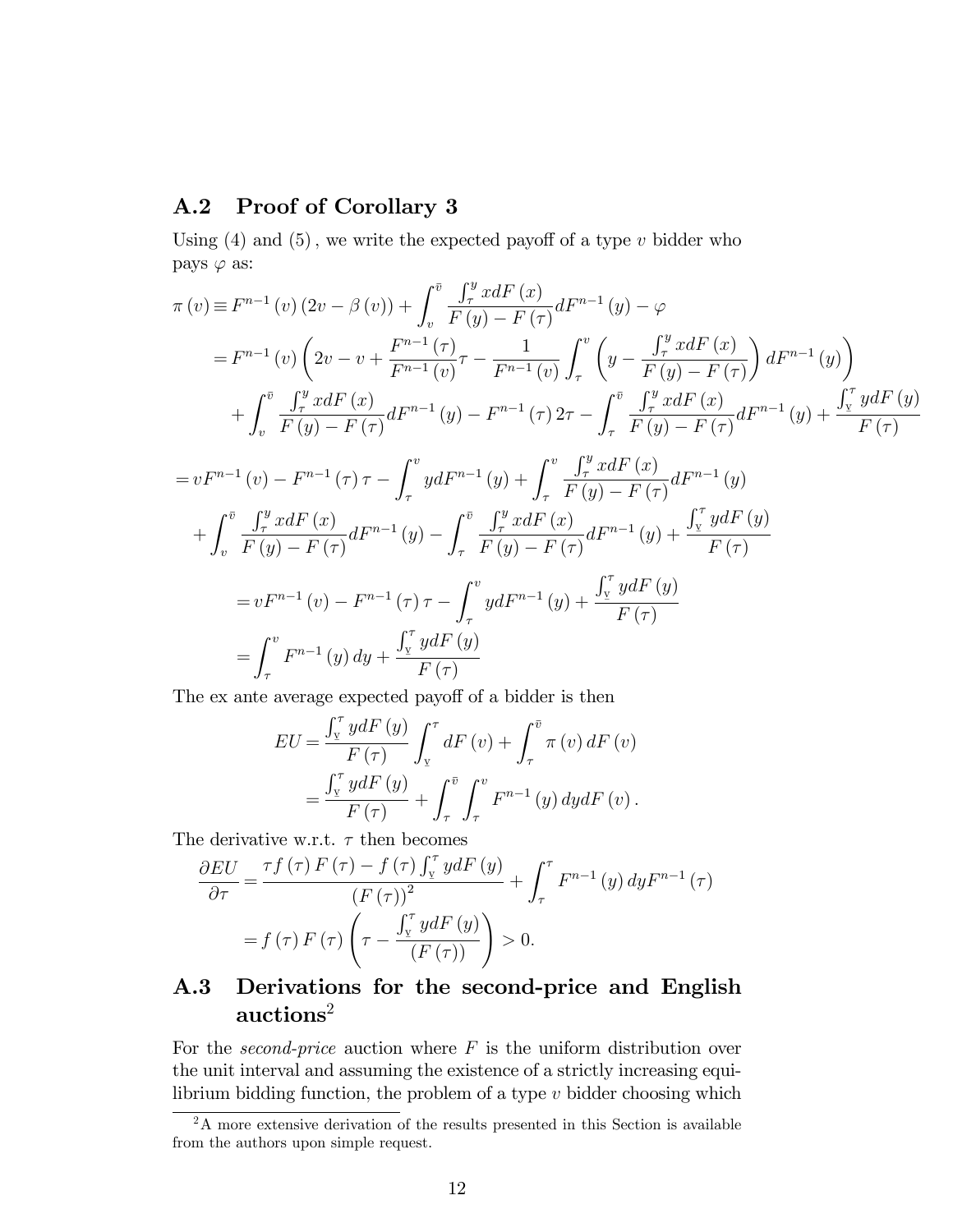type  $\tilde{v}$  to imitate reads:

$$
\tilde{v}^{n-1}v - \int_{\tau}^{\tilde{v}} \beta(y) \, dy^{n-1} + \int_{\tau}^{\tilde{v}} \frac{\int_{x}^{1} y \, dy}{1-x} dx^{n-1} + \tau^{n-1} \frac{\int_{\tau}^{1} x \, dx}{1-\tau} - \varphi
$$
\n
$$
+ (n-1) \, \tilde{v}^{n-2} \left(1-\tilde{v}\right) \left[ \frac{1}{\tilde{v}^{n-2}} \sum_{i=0}^{n-2} \binom{n-2}{i} \frac{\tau^{n-2-i} \left(\tilde{v} - \tau\right)^i}{i+1} \left(\tilde{v} + i \frac{\int_{\tau}^{\tilde{v}} y \, dy}{\tilde{v} - \tau}\right) \right]
$$
\n
$$
+ \int_{\tilde{v}}^{1} \frac{\sum_{i=1}^{n-2} \binom{n-2}{i} \frac{\tau^{n-2-i} (y-\tau)^i}{i+1} \left(\tilde{v} + i \frac{\int_{\tau}^y x \, dx}{y-\tau}\right) d \left((n-1) \, y^{n-2} - (n-2) \, y^{n-1}\right)}{\tilde{v}^{n-2} - \tau^{n-2}}.
$$

Deriving the first order condition for  $\tilde{v}$ , imposing  $\tilde{v} = v$  and after a series of algebraic manipulations, we obtain the following bidding function

$$
\beta(v) = v + \frac{1}{2} - \frac{1}{2} \left( \frac{v}{(n-1)} - \frac{\tau^{n-1}}{v^{n-2} (n-1)} + \tau \right) + \frac{(1-v)}{2} \left( n + \frac{(n-2)\tau}{v} \right)
$$

$$
- \frac{(n-2)(1-v)}{(v^{n-2} - \tau^{n-2})} v \left( \frac{v^{n-1} - \tau^{n-1}}{2(n-1)} - \tau^{n-2} v + \frac{v+\tau}{2} v^{n-2} \right).
$$

Note that if  $n = 3$ ,  $\beta(v)$  reduces to

$$
\beta(v) = \frac{5 - 3\tau}{4} + \frac{(\tau + 1)\tau}{4v},
$$

which decreases with  $v$ , and thus contradicts the initial assumption of a strictly increasing bidding function, such that a fully separating PBE does not exist for  $n = 3$ . In general, this bidding function tends to be undefined at  $\tau$ , and this impedes the characterization of the optimal entry fee for the second-price auction.

For the *English* auction, again assuming a strictly increasing exit rule  $\beta$ , a type *v* bidder chooses to exit at the price where the expected payoffs of winning and losing are equal:

$$
v - b + \frac{\int_{\beta^{-1}(b)}^{1} x dx}{1 - \beta^{-1}(b)}
$$
  
= 
$$
\frac{1}{(\beta^{-1}(b) - \tau)^{n-2}} \sum_{i=0}^{n-2} {n-2 \choose i} (\tau)^{n-2-i} (\beta^{-1}(b) - \tau)^i \left( \frac{\beta^{-1}(b) + i \frac{\int_{\beta}^{\beta^{-1}(b)} x dx}{\beta^{-1}(b) - \tau}}{i+1} \right),
$$

such that the optimal exit strategy can be solved as:

$$
\beta(v) = \frac{1+3v}{2} - \frac{1}{(v-\tau)^{n-2}} \left( \frac{v^{n-1} - \tau^{n-1}}{2(n-1)} + \frac{v^{n-1} + \tau v^{n-2}}{2} \right).
$$